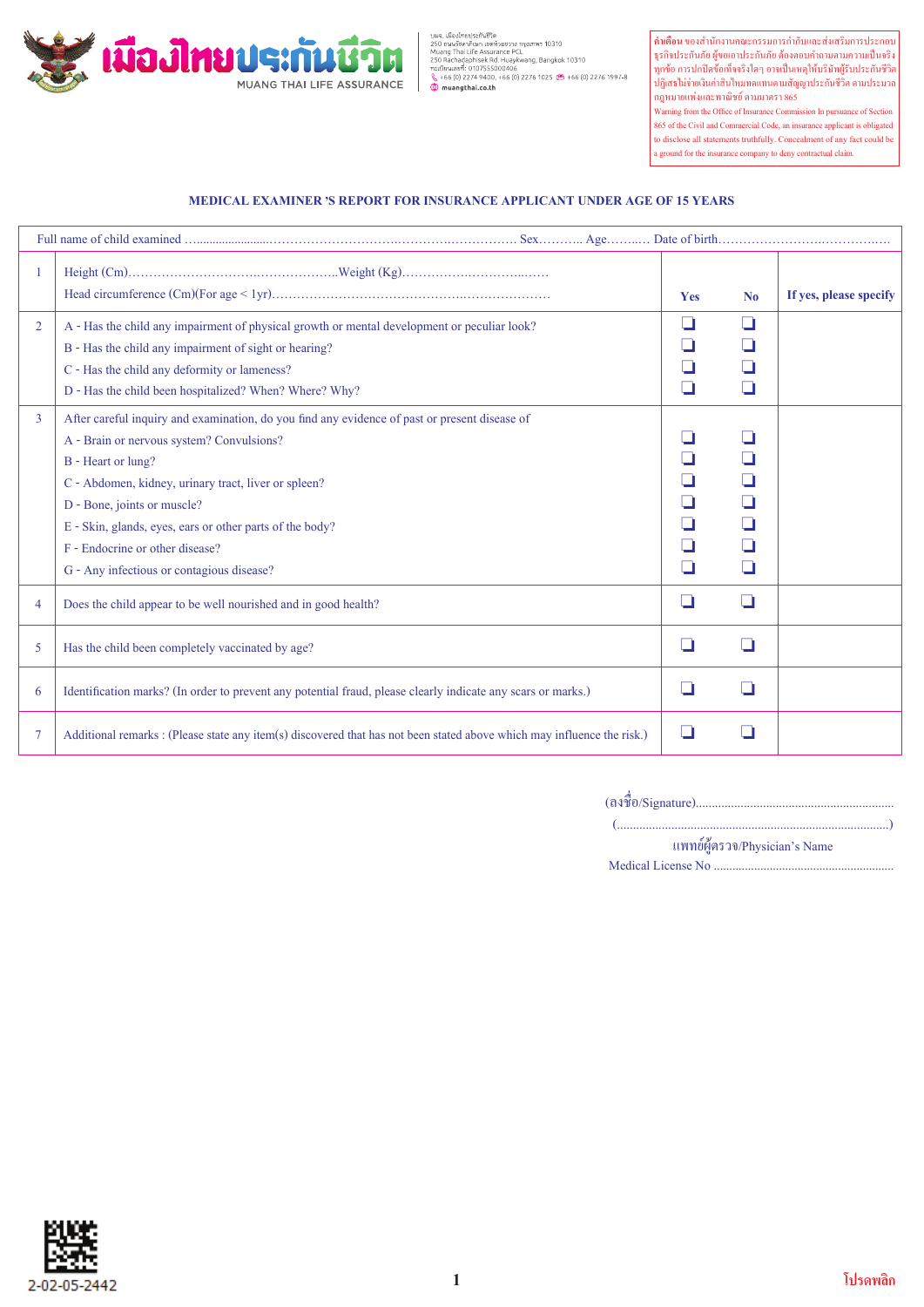## **ขอความยืนยันถอยแถลงและการใหความยินยอม**

## **Confirmation on declarations and consent**

1. ข้าพเจ้าขอยืนยันว่า ทุกถ้อยแถลงในหนังสือฉบับนี้ รวมถึงถ้อยแถลงที่ได้ตอบกับแพทย์ผู้ตรวจสุขภาพเป็นความจริงทุกประการ ซึ่งข้าพเจ้าเข้าใจดีว่า หากข้าพเจ้า ไมแถลงขอความจริง บริษัทอาจจะปฏิเสธการรับประกันภัยและปฏิเสธการจายเงินตามกรมธรรมประกันภัย

I hereby confirm that every answer I have given in this life insurance application and every declaration to the attending physician are true and correct in all respects. I understand that if I omit to disclose any fact, the Company may decline the application and contractual claim.

2. ขาพเจาและ/หรือผูแทนโดยชอบธรรม ยินยอมใหแพทย หรือบริษัทประกันภัย หรือสถานพยาบาล หรือบุคคลอื่นใด ซึ่งมีขอมูลสุขภาพความพิการ พฤติกรรม ทางเพศ ข้อมูลชีวภาพ ข้อมูลพันธุกรรม เชื้อชาติ ของข้าพเจ้า และ/หรือผู้เยาว์ ที่ผ่านมา หรือจะมีขึ้นต่อไปในอนาคต สามารถเปิดเผยข้อมูลดังกล่าว ให้แก่บริษัทหรือผู้ แทนของบริษัท เพื่อการขอเอาประกันภัย การพิจารณารับประกันภัย หรือการจายเงินตามกรมธรรมประกันภัยได

I and/or my legal representative give consent to physician or insurance company or medical center or any other individual(s) that has my and/or the minor's information pertaining to health, disability, sexual behavior, biological information, genetic information, or racial or will have in the future, to disclose such information to the Company or its representatives for the purposes of insurance application, underwriting or policy benefit payment.

3. ขาพเจาและ/หรือผูแทนโดยชอบธรรม ยินยอมใหบริษัทเก็บรวบรวม ใช หรือเปดเผย ขอมูลสุขภาพ ความพิการ พฤติกรรมทางเพศ ขอมูลชีวภาพ ขอมูลพันธุกรรม เชื้อชาติ ของข้าพเจ้า และ/หรือผู้เยาว์ ต่อบริษัทประกันภัยอื่น บริษัทนายหน้าประกันภัยต่อหน่วยงานที่มีอำนาจตามกฎหมาย สถานพยาบาล แพทย์ บุคลากรทางการแพทย์ ตัวแทนประกันชีวิต หรือนายหน้าประกันชีวิต เพื่อการขอเอาประกันภัย การพิจารณารับประกันภัย หรือการจ่ายเงินตามกรมธรรม์ประกันภัย

I and/or my legal representative give consent to the Company to collect, use, or disclose my and/or the minor's information pertaining to health, disability, sexual behavior, biological information, genetic information, or racial to other insurance companies, reinsurance brokers, reinsurance companies, legal authorities, medical centers, physicians, medical profession personnel, life insurance agents or life insurance brokers for the purposes of insurance application, underwriting or policy benefit payment.

4. ขาพเจาเขาใจดีวา หากขาพเจาเพิกถอนความยินยอมตามขอ 2. หรือขอ 3.ที่ใหไวกับบริษัท จะมีผลกระทบตอการพิจารณารับประกันภัย การจายเงินตาม กรมธรรมประกันภัย หรือการใหบริการใดๆที่เกี่ยวของกับกรมธรรมประกันภัย อันจะสงผลใหบริษัทไมสามารถปฏิบัติตามเงื่อนไขในกรมธรรมประกันภัย ซึ่งจะมีผล ทำใหขาพเจาไมไดรับความคุมครองตามกรมธรรมประกันภัย

I understand that if I withdraw the consent given to the Company under item 2. or item 3. above, it will affect the Company's underwriting, insurance policy benefit payment or any services in connection with insurance policy, which will consequently cause the Company to be unable to perform as stated under the terms and conditions of the insurance policy, with the result that I will not be able to receive coverage according to the insurance policy.

5. ข้าพเจ้ารับทราบว่า บริษัทจะเก็บรวบรวม ใช้ เปิดเผย และ/หรือโอนข้อมูลส่วนบุคคล รวมถึงข้อมูลที่อ่อนใหวของข้าพเจ้า เพื่อการขอเอาประกันภัย การพิจารณา รับประกันภัย การจ่ายเงินตามกรมธรรม์ประกันภัย ตามนโยบายคุ้มครองข้อมูลส่วนบุคคลของบริษัทที่ปรากฏใน <u>www.muangthai.co.th/th/privacy-policy</u> รวมทั้งรับทราบว่า บริษัทจะเปิดเผยข้อมูลส่วนบุคคลของข้าพเจ้าแก่สำนักงานคณะกรรมการกำกับและส่งเสริมการประกอบธุรกิจประกันภัย (สำนักงาน คปภ.) เพื่อประโยชนในการกำกับดูแลและสงเสริมธุรกิจประกันภัยตามกฎหมายวาดวยประกันชีวิตและกฎหมายวาดวยคณะกรรมการกำกับและสงเสริมการประกอบธุรกิจประกันภัย รายละเอียด การเก็บรวบรวม ใช้และเปิดเผยของสำนักงาน คปภ.ปรากฏตามนโยบายค้มครองข้อมูลส่วนบุคคลของสำนักงาน คปภ.ตามที่ปรากฏบนเว็บไซต์ www.oic.or.th

I hereby acknowledge that the Company will collect, use, disclose and/or transfer my personal data as well as my sensitive data for the purposes of insurance application, underwriting, insurance policy benefit payment according to the Company's Personal Data Protection Policy as shown in www.muangthai.co.th/th/privacy-policy I also acknowledge that the Company will disclose my personal data to the Office of Insurance Commission (OIC) for the benefit of an insurance supervision and promotion of life insurance business according to the laws pertaining to life insurance and the Office of Insurance Commission. Details of the OIC's collection, use and disclosure are subject to the OIC's Personal Data Protection Policy as shown in www.oic.or.th.

6. เมื่อขาพเจาเปดเผยขอมูลสวนบุคคลของบุคคลอื่นใดนอกจากของขาพเจาใหแกบริษัทเพื่อการขอเอาประกันภัย การพิจารณารับประกันภัย หรือการจายเงินตาม กรมธรรมประกันภัย

 In the event I disclose personal data of any other person(s), besides mine, to the Company for the purposes of insurance application, underwriting, or insurance policy benefit payment.

(1) ข้าพเจ้ารับรองและรับประกันว่าได้ตรวจสอบความถูกต้องและความสมบูรณ์ของข้อมูลส่วนบุคคลของบุคคลอื่นที่ข้าพเจ้าให้แก่บริษัทและจะแจ้งบริษัท หากมีการ เปลี่ยนแปลงใดๆ ในขอมูลสวนบุคคลของบุคคลอื่นที่ไดใหไว (หากมี)

 I hereby represent and warrant that I have already verified the accuracy and completeness of personal data of others that I have provided to the Company. I will keep the Company notified if there is any change to the given personal data of others.

(2) ข้าพเจ้ารับรองและรับประกันว่า ข้าพเจ้าได้รับความยินยอมหรือสามารถอาศัยฐานทางกฎหมายอื่นสำหรับการเก็บรวบรวม ใช้ เปิดเผย และ /หรือโอนข้อมูลส่วนบุคคล ของบุคคลอื่นนั้นตามกฎหมายที่ใชบังคับ

 I hereby represent and warrant that I have already received consent or have relied on a lawful basis for collecting, using, disclosing and/or transferring personal data of others in pursuance of applicable laws.

(3) ข้าพเจ้ารับรองและรับประกันว่า ข้าพเจ้าได้แจ้งนโยบายคุ้มครองข้อมูลส่วนบุคคลของบริษัทแก่บุคคลอื่นนั้นแล้ว <u>www.muangthai.co.th/th/privacy-policy</u> นโยบายคุ้มครองข้อมูลส่วนบุคคลของบริษัท ซึ่งมีการแจ้งวัตถุประสงค์ในการเก็บรวบรวม ใช้ เปิดเผย และ/หรือโอนข้อมูลส่วนบุคคลต่อสำนักงานคณะกรรมการ กำกับและสงเสริมการประกอบธุรกิจประกันภัย (สำนักงาน คปภ.) เพื่อประโยชนในการกำกับดูแลและสงเสริมธุรกิจประกันภัยตามกฎหมายวาดวยประกันชีวิต และกฎหมายวาดวยคณะกรรมการกำกับและสงเสริมการประกอบธุรกิจประกันภัย ซึ่งสำนักงาน คปภ. จะเก็บรวบรวม ใช เปดเผย และ/หรือโอนขอมูลสวนบุคคล ึ ของบุคคลอื่นตามนโยบายคุ้มครองข้อมูลส่วนบุคคลของสำนักงาน คปภ. ตามที่ปรากฏบนเว็บไซต์ <u>www.oic.or.th</u>